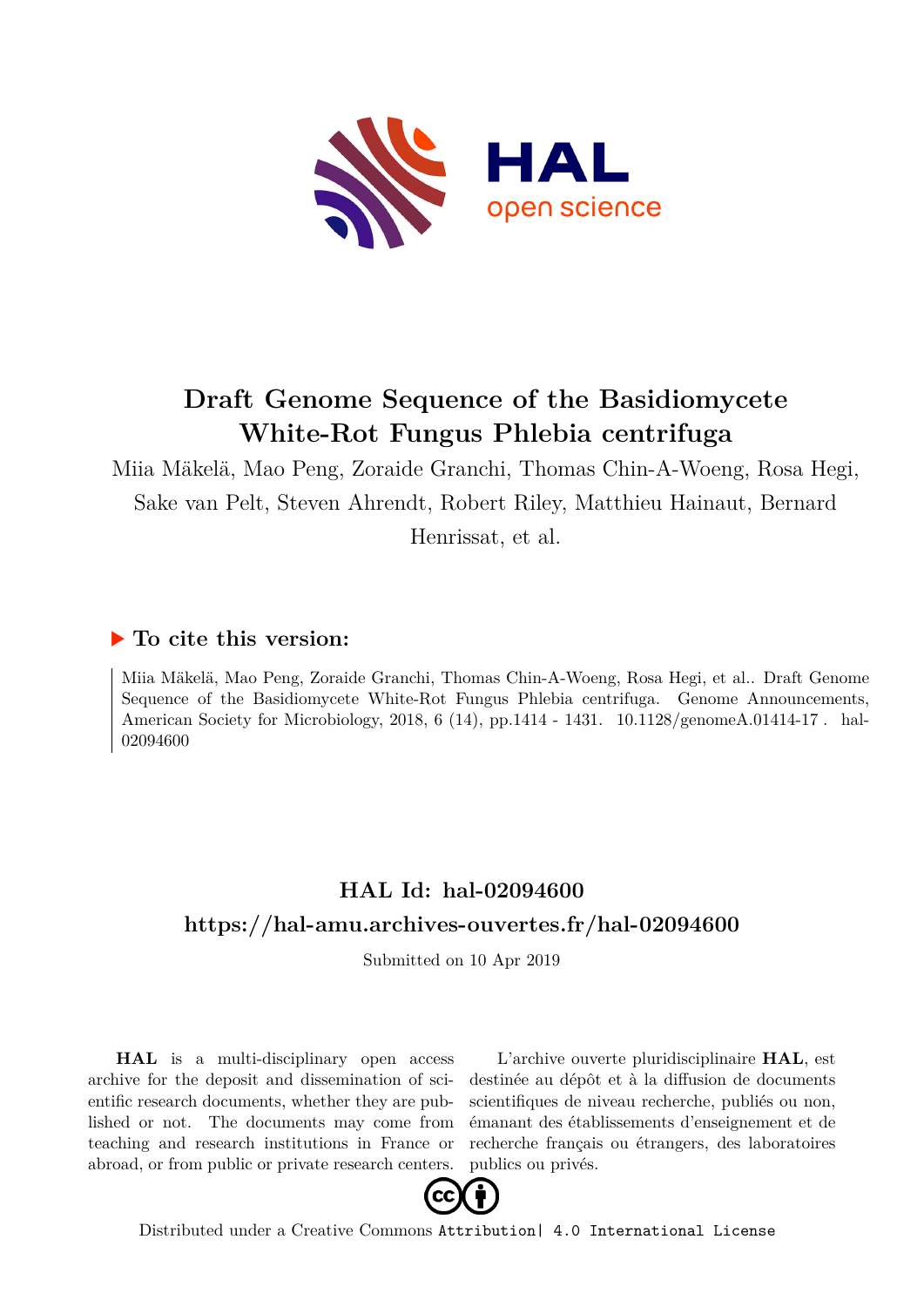

# **Draft Genome Sequence of the Basidiomycete White-Rot Fungus Phlebia centrifuga**

genomeA<sub>nnouncements™</sub>

**[Miia R. Mäkelä,](https://orcid.org/0000-0003-0771-2329)a Mao Peng,b Zoraide Granchi,c Thomas Chin-A-Woeng,c Rosa Hegi,c Sake I. van Pelt,c Steven Ahrendt,d,e** Robert Riley,<sup>d</sup> Matthieu Hainaut,<sup>f,g</sup> Bernard Henrissat,<sup>f,g,h</sup> Igor V. Grigoriev,<sup>d,e</sup> Ronald P. de Vries,<sup>b</sup> EXristiina S. Hildén<sup>a</sup>

<sup>a</sup>Department of Microbiology, University of Helsinki, Helsinki, Finland <sup>b</sup>Westerdijk Fungal Biodiversity Institute, Utrecht University, Utrecht, The Netherlands c GenomeScan B.V., Leiden, The Netherlands <sup>d</sup>U.S. Department of Energy Joint Genome Institute, Walnut Creek, California, USA <sup>e</sup>Department of Plant and Microbial Biology, University of California Berkeley, Berkeley, California, USA f CNRS UMR 7257, Aix-Marseille University, Marseille, France <sup>g</sup>INRA, USC 1408 AFMB, Marseille, France <sup>h</sup>Department of Biological Sciences, King Abdulaziz University, Jeddah, Saudi Arabia

**ABSTRACT** Here, we report the genome sequence of wood-decaying white-rot fungus Phlebia centrifuga strain FBCC195, isolated from Norway spruce (Picea abies) in Finnish Lapland. The 34.66-Mb genome containing 13,785 gene models is similar to the genome length reported for other saprobic white-rot species.

The basidiomycete Phlebia centrifuga is a corticioid wood-decaying white-rot fungus<br>which belongs to the genus Phlebia (order Aphyllophorales, family Corticiaceae). It is a typical inhabitant of fallen decomposing trunks in unmanaged forests, and it has been used as an indicator species of old-growth forests in Nordic countries (1). Dikaryotic P. centrifuga FBCC195 has been isolated from Norway spruce (Picea abies) in Finnish Lapland (Sodankylä), and it has been classified as near-threatened species (2).

P. centrifuga FBCC195 was maintained on 2% malt agar plates, from which four plugs (diameter, 7 mm) were used to inoculate 100-ml 2% malt extract liquid cultures. Stationary cultures were incubated at 25°C for 21 days. Genomic DNA was extracted from the cultures using a cetyltrimethylammonium bromide (CTAB)-based buffer (3). For RNA extraction, the fungus was cultivated on solid-state cultures containing 2 g (dry weight) of Norway spruce (Picea abies) wood sticks (approximately 2.5 by 0.3 by 0.2 cm) or wheat (Triticum aestivum) straw pieces (2 cm in length) on top of 1% water agar at 25°C for 21 days. The moisture content of the cultures was adjusted to 60% with sterile H<sub>2</sub>O. The stationary cultures were inoculated with 4 ml of homogenized P. centrifuga mycelium (4) from low-nitrogen asparagine medium (pH 4.5) (5), supplemented with 1% glycerol and incubated at 25°C for 21 days. RNA was extracted using CsCl ultracentrifugation (6) and checked using a fragment analyzer (Advanced Analytical Technologies). The concentration and quality of the DNA were determined using a Qubit fluorometer (Life Technologies) and 0.6% agarose gel, respectively. Genome and transcriptome sequencing were performed at GenomeScan.

The DNA was fragmented using a Focused-ultrasonicator (Covaris). The NEBNext Ultra DNA library prep kit and NEBNext Ultra directional RNA library prep kit for Illumina (catalog numbers E7370S/L and E7420S/L, respectively) were used according to the manufacturer's instructions. The quality and yield after sample preparation were measured with Lab-on-a-Chip analysis or a fragment analyzer. Illumina cBot and HiSeq 2500 standard Illumina primers and the HiSeq control software HCS version 2.2.58 were used according to the manufacturer's protocols for clustering and DNA sequencing, with concentrations of 8.0 pM DNA and 16.0 pM cDNA. The Illumina data analysis pipeline

**AMERICAN SOCIETY FOR MICROBIOLOGY** 

> **Received** 10 November 2017 **Accepted** 9 March 2018 **Published** 5 April 2018

**Citation** Mäkelä MR, Peng M, Granchi Z, Chin-A-Woeng T, Hegi R, van Pelt SI, Ahrendt S, Riley R, Hainaut M, Henrissat B, Grigoriev IV, de Vries RP, Hildén KS. 2018. Draft genome sequence of the basidiomycete white-rot fungus Phlebia centrifuga. Genome Announc 6:e01414-17. [https://doi.org/10.1128/genomeA.01414-17.](https://doi.org/10.1128/genomeA.01414-17) This is a work of the U.S. Government and is not subject to copyright protection in the United States. Foreign copyrights may apply. Address correspondence to Kristiina S. Hildén, [kristiina.s.hilden@helsinki.fi.](mailto:kristiina.s.hilden@helsinki.fi)